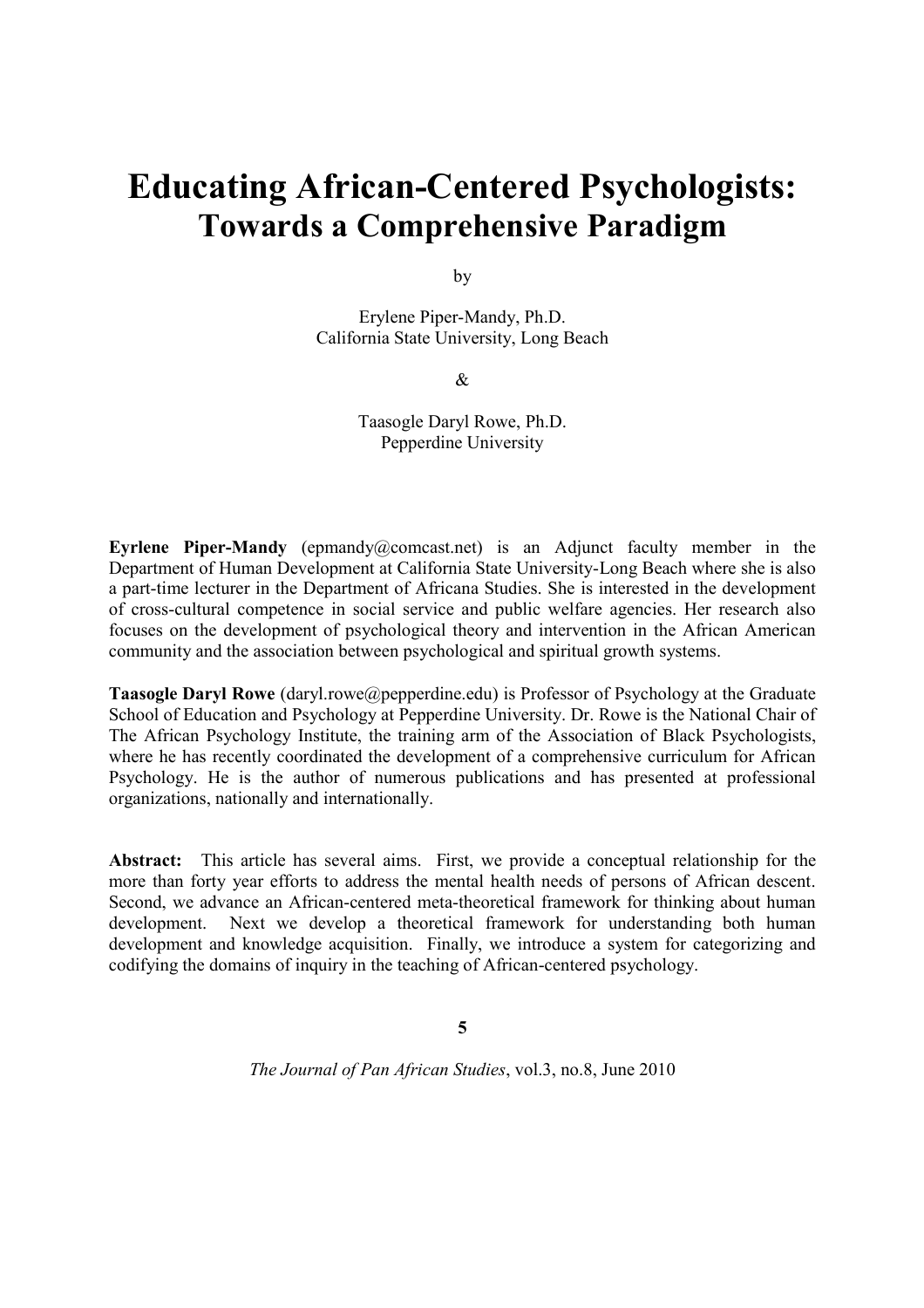**T**he critical challenge confronting the current generation of psychologists of African descent is to explicate African cultural realities; to step outside of the limits of western psychology to articulate the meaning of a psychology of African peoples; and to descend into the rich well-spring out of which African conceptions of human behavior emerged. Central to our argument is the idea that African realities – constructions of self, others, the world and cosmos – not only survived, they have thrived and provide the basis of our psychology – an Africancentered psychology (Ajamu, 2004; Akbar, 1984, 1985; Asante, 1987, 1990; Clark, McGee, Nobles & Weems, 1975; Grills, 2004; Grills & Rowe, 1998; Nobles, 1986, 1998, 2004; Rowe & Webb-Msemaji, 2004; Obasi & Smith, 2009).

## **Introduction – The Constitution of African-Centered Psychology**

Western articulations of psychology describe it as the study of human behavior and mental processes; rooted in notions of material realities and confirmed through empirical methodologies (Obasi & Smith, 2009). But these definitions are drawn from western memes<sup>1</sup> about, among other things, the nature of the *self,* the purpose of existence, the nature of the cosmos and the self's place within those constructs. Western paradigms have also been expansive about the nature of the *other*, first and foremost as the antithesis of the *self*, which is considered the apotheosis of all beings. Other paradigmatic assumptions about the *other*, particularly the African *other,* include savagery, bestiality, genetic inferiority, hyper-sexuality, intellectual inferiority – the list continues in the same vein (Hilliard, 1997). It is important to understand (and accept) that these ascriptions – these memetic postulates are not apart from the rubric of psychological discourse in the west; they in fact emanate from it. Recent advancements in multiculturalism and laudable efforts of the western psychological community have not supplanted the original racist, xenophobic agenda; it would indeed be impossible to do so in recent history because these memes lie deep in the structures of all thought upon which western psychology is constructed.

A more adequate (i.e., less hegemonic) understanding of psychology is that it is the "study of the human spirit or … human illumination" (Nobles, 1986, p. 5). As such, it codifies the systems of meaning of human beingness, specifies the features of human functioning and delineates the systems for restoring order to normal/natural human development (Rowe, 1995). From this definition we can begin to speak about an African-centered psychology. Psychology, as we mean it, first and foremost reflects how a people understand and define their human authenticity. Second, it details and differentiates the workings of human agency – in this way psychology distinguishes between human and not-human activity. Lastly, it sets forth an array of methods for closing the gap between a person's agency and the organized or recognized standards of functioning and being, within a community.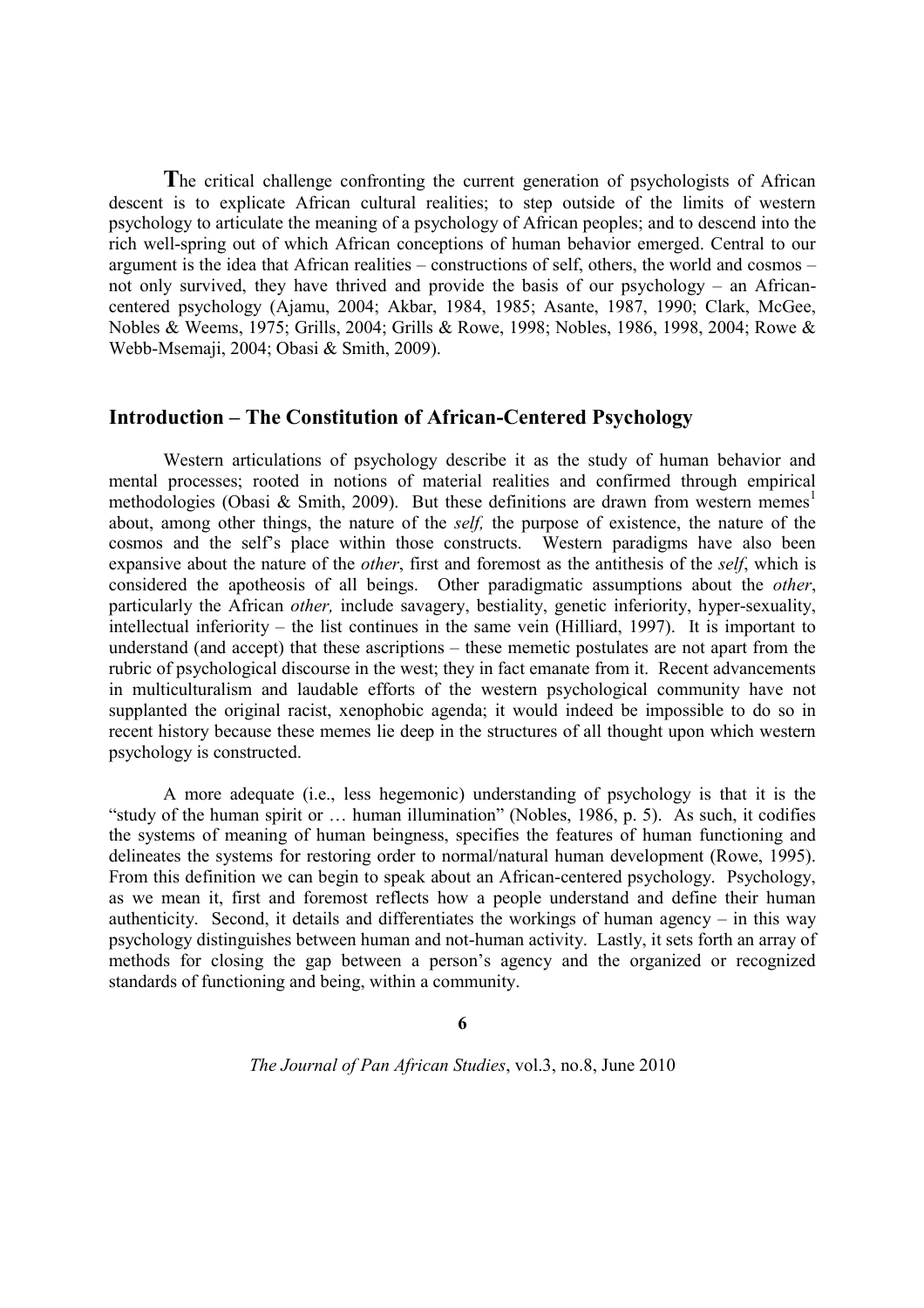An accurate understanding of African-centered psychology (ACP) is also essential in our search for a paradigm through which to conceptualize and teach it, for more than the obvious need to identify categorically what we are teaching. We acknowledge the epistemological certitude that the acquisition of knowledge is in fact the development of identity – in short, learning is identity formation: All knowledge is by its definition transformative; it informs that categories of thinking that provide the constructs of being and doing. Knowledge encodes, enriches and encapsulates memes – those nodes of association, connotation, precept, paradigm and process that cause all knowledge within a particular culture to "make sense". Cultural knowledge, in order to be knowledge, must possess integrity – frames, forms and formats that create structural synthesis.<sup>2</sup> African-centered learning enhances human *authenticity* (Nobles, 2006); therefore, to effectively situate an appropriate learning arc for those whom we would teach, we must be informed by both an understanding of the development of spirit *and* an understanding of the process of learning.

This idea of authenticity is larger than mere identity development, as we commonly think of it. African American identity theory is limited because it is grounded in Western frames of human functioning – frames that start with the assumption of negativity regarding African human functioning – frames that are superficial and peculiar; and frames that suggest that positive African identity is transitory. Authenticity, however, means that one's identity is grounded in a collective ethnic and cultural consciousness; thus the cultural resources of a community are the basis for both personal and collective identity (Hilliard, 1997). Authenticity best captures the intent of developing a theory of human beingness that is centered in African realities.

# **African Centered Metatheory**

African-centered metatheory is a meta-theoretical development in the social sciences that addresses the specific sociocultural issues, contexts, strengths and preferences associated with the distinguishing qualities of persons of African descent (Rowe & Rowe, 2009). Thus, Africancentered metatheory can explain how African-descent communities change, consistent with our worldviews. Asante (1987, 1990) advanced the notion of *Afrocentricity*, based upon his work in rhetoric, and argued that African ideals and values be placed at the center of discourse involving persons of African descent, culture and behavior; and that Africans are subjects – not objects – in the examination of human ethos. The Afrocentric idea seeks to identify and situate the "location" or subject-place of African people in social, political and cultural discourse. Asante argues that the history, production and place of African people has been defined and controlled by European and EuroAmerican interests and images, which forces Africans (and others) to have a false view of themselves and of their contribution to humanity. The clear identification of African ideals, images and interests as codified in African worldviews and ideologies provides the only clear and consistent template for understanding African reality.

**7**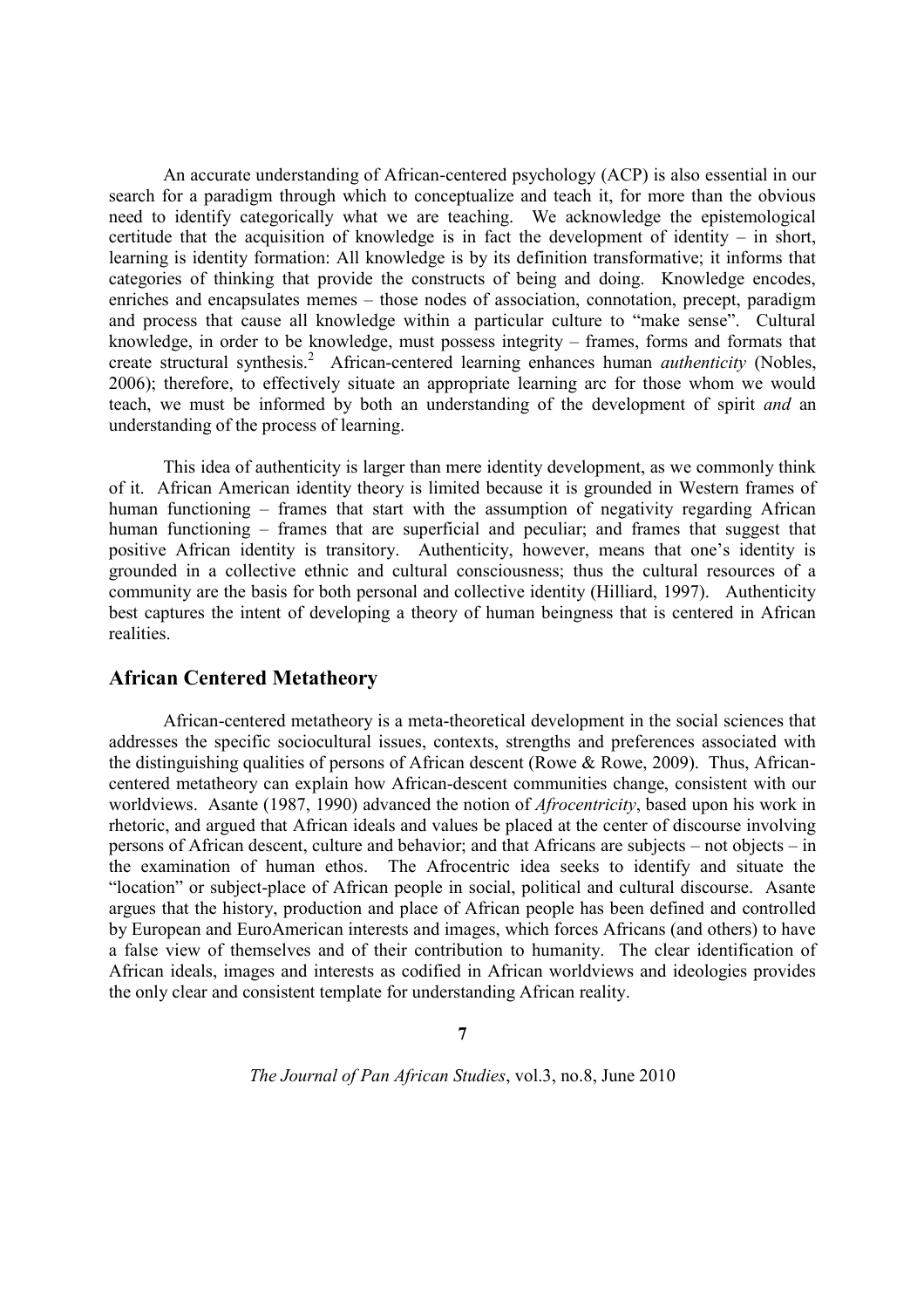Following Asante's work, a paradigmatic shift occurred regarding the conceptualization of the behavior of persons of African descent. Asante's constructs have been used by scholars in a number of disciplines including education (Murrell, 2002), history (Diop, 1989), African Studies (Karenga, 1993), social work (Schiele, 1996) and psychology (Akbar, 1984; Azibo, 1989; Nobles, 2006).

The shift in psychological discourse resultant from the crystallization of Afrocentricity is particularly illuminating.

"African centeredness represents a concept which categorizes a "*quality of thought and practice*", is rooted in the cultural image and interest of people of African ancestry and represents and reflects the life experiences, history and traditions of people of African ancestry as the center of analyses. It represents … the core and fundamental quality of the "*Belonging," "Being" and "Becoming"* of people of African ancestry. Furthermore, it represents the fact, that as human beings, people of African ancestry have the right and responsibility to "center" themselves in their own subjective possibilities and potentialities, and through the re-centering process reproduce and refine the best of the human essence" (Nobles, 1998, p. 190).

Nobles' definition reflects the scope and expanse of African-centered psychology (ACP). His position is noteworthy on at least two counts. First, as he suggests, Asante's assertion "*relocates the debate*" about the meanings and methods of African-centered psychology, because as opposed to simply mapping out conceptual contours, Nobles, borrowing from Karenga (1993), places emphasis on the *quality* of thought and practice. Nobles' emphasis suggests that the examination into the meaning of human existence, the features of human functioning and the methods for restoring order to human development is the essential task confronting psychologists of African ancestry. Through this examination, we inspire insight, raise new questions, refine methods and practices, and come to know the parameters of human agency, informed by an African fount or column of knowledge.

Based upon twenty-five years of relentless researching and rethinking the epistemological break between western and African cultural paradigms, ACP rests upon four foundational assumptions: 1) it advances the re-ascension of African cultural patterns and styles for understanding human behavior; 2) it reflects the various ways African peoples have sought to understand, articulate and project themselves to themselves, others and the world; 3) it utilizes scientific and moral criteria that emerge out of the study of African cultural patterns; i.e., criteria emphasize values that are more situational, collective, dynamic, and circular assumptions that are more integrative or "diunital," and methods that are more affective, symbolic and metaphorical; or reliant upon an inclusive metaphysical epistemology;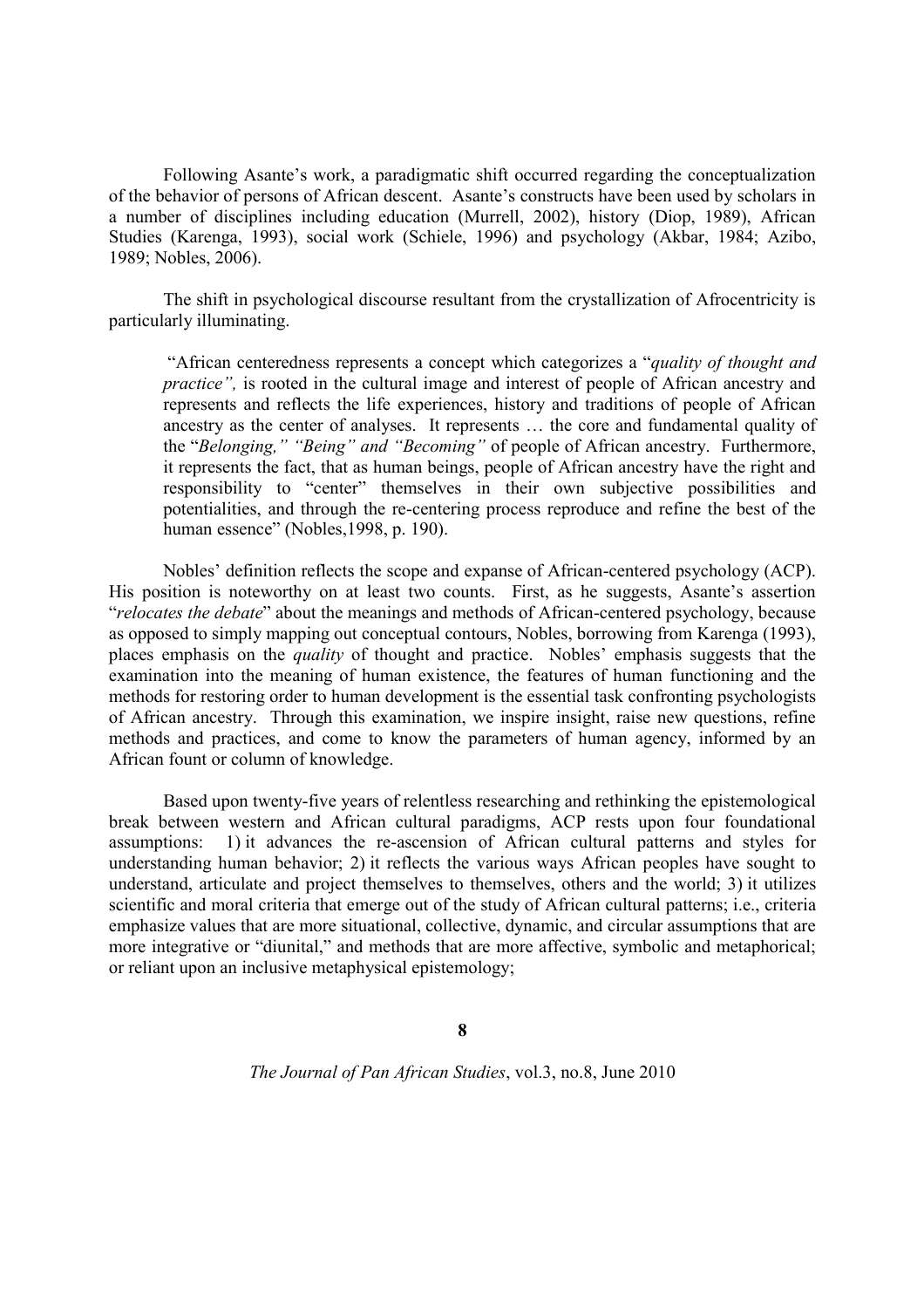and 4) it verifies the reality of African human processes through an examination of historical moments and movements– relies on African sources, i.e., oral literature (proverbs, songs, tales/stories), spiritual system "scripts," prayers, praise songs and moral teachings, the dynamic interdependence of community, nature and spirit, and Sankofa (Asante & Abarry, 1996; Rowe & Webb-Msemaji, 2004).

The first step in determining an African-centered theory of the authentic African person is to develop "centered" meta-theory – a system of interlocking, mutually verifying constructs about the nature of human beingness and human functioning upon which theory can then be constructed. According to Rowe & Webb-Msemaji (2004), "centeredness" suggests that scholars should deliberately *locate* their theories, methods and practices within the everdeepening inquiry into and reclamation of African cultural ways. Thus, ACP is a heuristic to reflect the intention of scholars to inspire new inquiries into and about the psychology of persons of African ancestry. It reflects an intentional alignment with the philosophical, epistemological, intellectual and spiritual structures of African human agency (Obasi & Smith, 2009). To lay claim to being African-centered, scholars must accept the responsibility to address how their work fits within emerging African-centered paradigms. If such effort is absent, it is fair to presume that the scholar's work does *not* seek to be located within the African-centered archetype.

The second step in determining an African-centered theory of the authentic African person lies in understanding the collective voice of African American psychologists as they have grappled with teasing out what is African, both from preceding psychological discourse and from ancient continental influences.

Both of these thrusts are critically important. We cannot simply lift African rituals and rites from ancient record and weave them as whole cloth into the fabric of contemporary diasporan African life. The development of African American culture is particularly illustrative of African genius in synthesizing old wisdom and new ways of infusing foreign forms with African substance. It is why Sudarkasa (2007) observes that while there are few direct transfers of Africanisms during the early formation of the new culture, there were innumerable transformations. In the venerable tradition of their elders, African American psychologist/scholars become remarkably sensitive informants of that genius. They understood that we must examine the ancient record for models and metaphors that correctly identify, interpret and situate the symbols so crucial to African perspicacity. But we must also respect the traditions and triumphs, the wisdom and worldview that arose from the unique experience of African people in the United States. Understood in the proper light, then, these scholars provide a meta-theoretical trail leading from the ancient through the contemporary back to the source. Such attempts locate theoretical, applied and methodological insights in African cultural ways (Ajamu, 2004).

**9**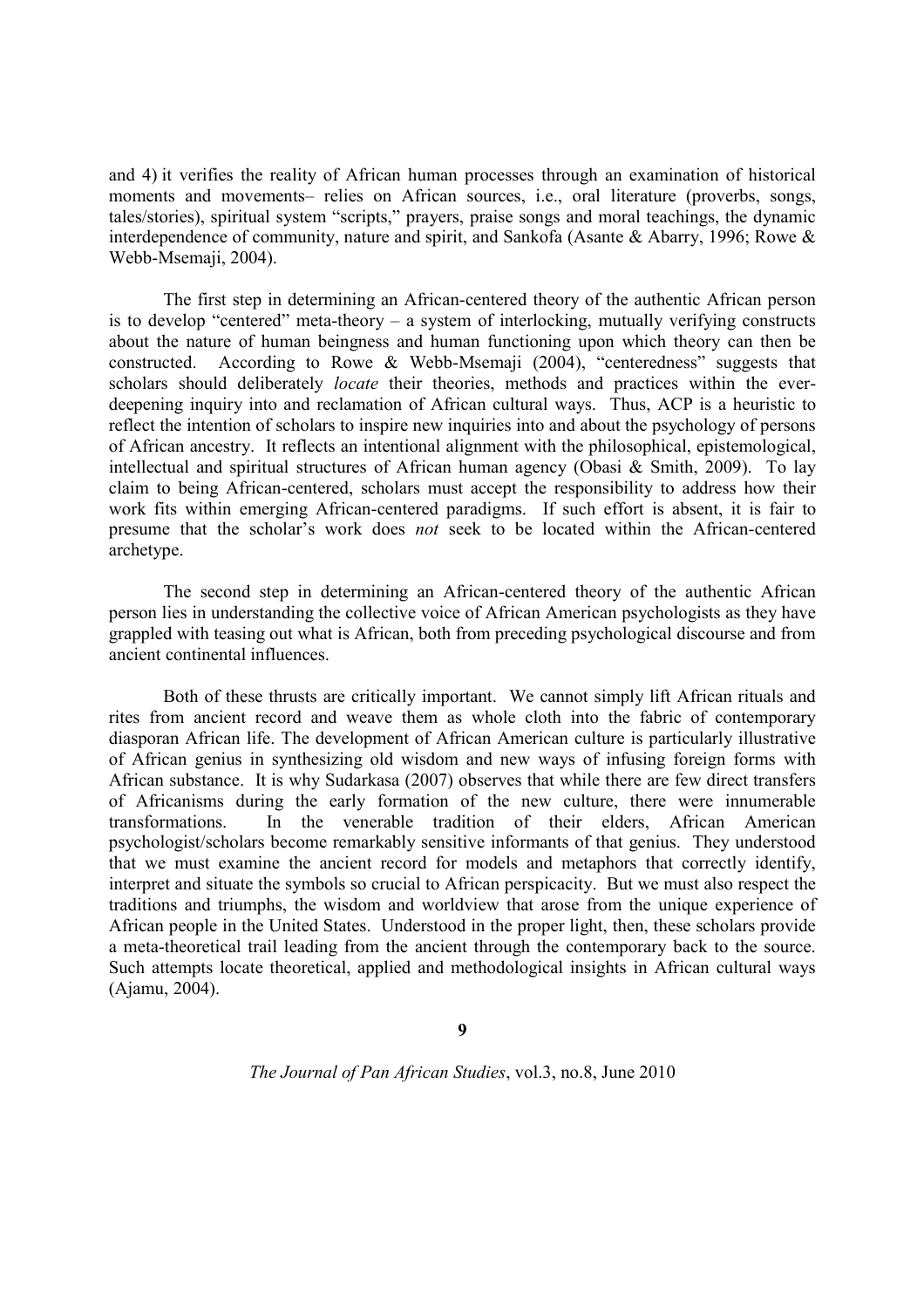## **Understanding the History of African American Psychological Discourse**

What does the history of African American psychology tell us about defining the discipline (White, 1972)? To outline the domain of African-centered psychology, we need to be informed by the epistemological issues underlying the history of the discipline; otherwise, we commit *transubstantive errors* (Nobles, 1986). Epistemology emphasizes the foundations of human knowledge – how one comes to know (Obasi & Smith, 2009). Transubstantive errors are the result of hegemonic predilection to use the principles of the dominant culture inappropriately to explain the behavior of other cultures both to others and to themselves in ways that are *inauthentic*; thus, one way of organizing the history of African American psychological discourse is to examine it from the perspective of epistemological fidelity.

The history of African American discourse in psychology falls into three overlapping movements (Karenga, 1993; Kambon, 1998; Jones 2004; cf. Diop, 1989): 1) the Traditionalist School; 2) the Reformist School; and, 3) the Radicalist School. We need, however, to re-analyze these movements in order to place them in a perspective that better reflects their influences on current conceptualizations. There are three points of analysis that serve to locate the historical significance of these movements on current discourse. First, we have relabeled the traditional school as the *resistance school* to better capture the thrust of this movement; next, we consider the focus of intervention – the *aim or intent* of the thinkers aligned with this thrust; and lastly, we examine the *focus* of scientific inquiry – the collective outcomes proposed. In this way we can discern epistemological fidelity.

Our re-conceptualization is similar to Banks' (1982) typology that sought to frame African American psychological discourse from the perspective of critical method (Nobles, 1986) – *deconstructionists*, *re-constructionists* and *constructionists*. The deconstructionists attempt to expose the theoretical and conceptual errors in western/Eurocentric psychology; the re-constructionists seek to correct errors by developing more sensitive and relevant models; and the constructionists seek to fashion new ground on which to stand to promote the welfare of African people and the advancement of knowledge and science.

The key feature of Banks' conceptualization is that it sought to identify a coherent struggle or criticism to the very diverse and complex approaches to exploring the realities of African/Black life; although the methods varied, the aims consistently sought to humanize persons of African descent. The importance of this re-analysis cannot be underestimated, because, in addition to its value in situating current theorizing, it is also consistent with, indeed informed by, one of the most central assumptions of an African worldview - *consubstantiation,* which is among other things the premise of inclusivity, rather than exclusivity. African sensibilities demand therefore that we view these historical moments as a coherent, consistent thrust to return agency to African human behavior.<sup>3</sup>

#### **10**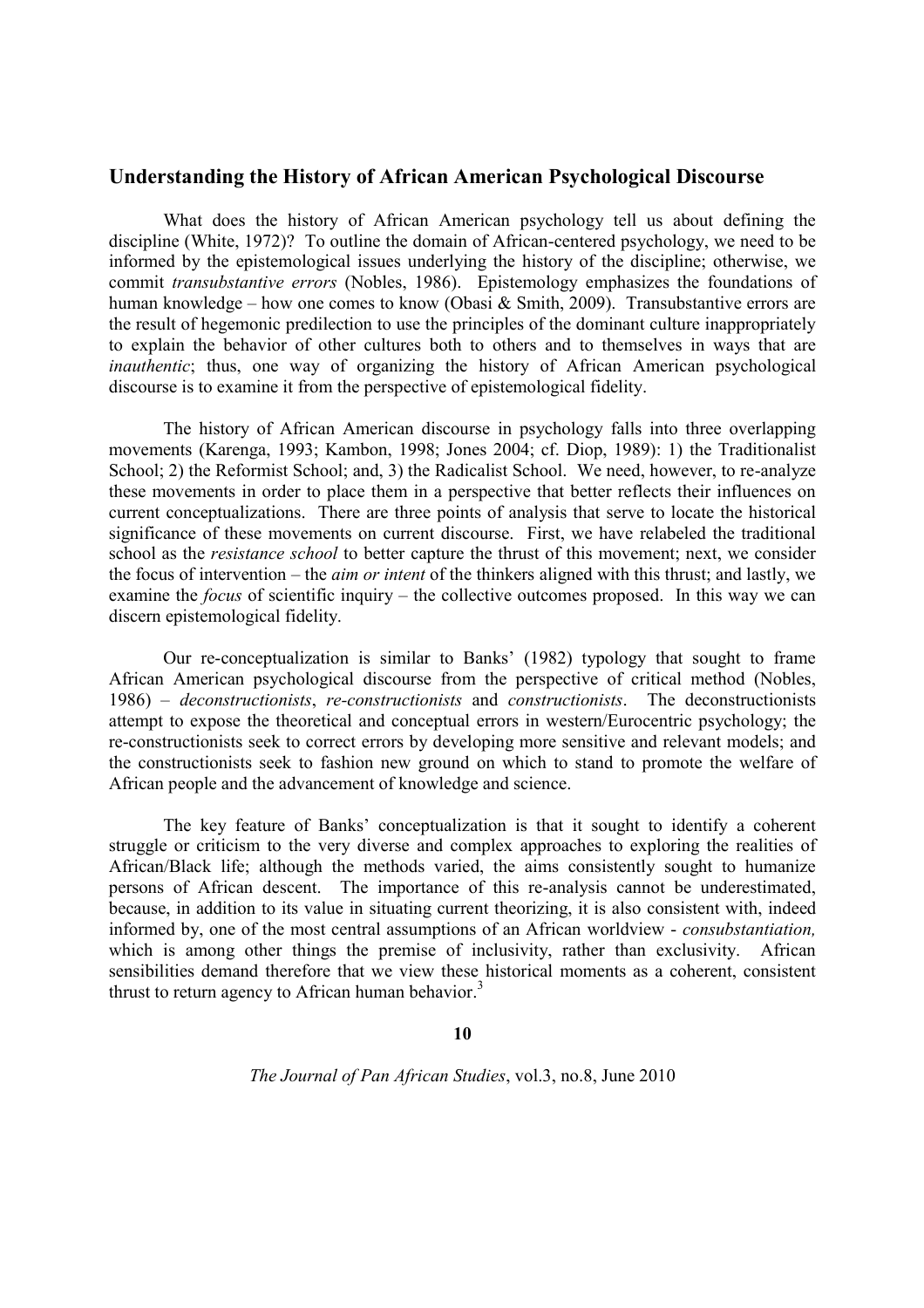Thus, an ongoing challenge to the hegemony of western psychology has occurred in the three thrusts represented by Karenga and Banks' typologies: 1) the first thrust (*Negro Psychology*) challenges how we applied what we knew from traditional psychology to African Americans in an attempt to more accurately explain our behavior, the challenge is more unconscious and focuses on theoretical application; 2) the second thrust (*Black Psychology*) challenges the existing theoretical domains of traditional psychology based on a deepening inquiry into and understanding of African American experience, the challenge is conscious and focuses on theoretical construction; and 3) the third thrust (*Emerging African Psychology*) challenges the philosophical assumptions upon which all theory relating to the lived experiences of persons of African descent is based, the challenge is self-conscious and focuses on theoretical principles, premises and postulates.

The three thrusts differ, not in their intent to challenge western psychological hegemony, but in the level of the challenge. The level of the challenge involves the extent to which the scholar/researcher is aware of the central problem – transubstantiation – a meta-theoretical, as opposed to theoretical, issue.

By *unconscious*, we mean that although psychologists may have been raised in a sociocultural context that is grounded in African cultural principles, the meaning of those principles may have been forgotten – such that although there is recognition that Black folks are different from the Eurocentric center, those differences are attributed to any of a number of sources, though rarely African retentions. By *conscious*, we mean those psychologists whose grasp on things African is more clear, but often weighed down by the press of Euro-American notions of what is right, proper and normal. By *self-conscious*, we mean the intentional "recentering of people psychologically". Centering creates a sense of place, an Afrocentric location that elevates agency – how Africans act upon the world – to a central place in their analyses.

A brief summary of some of the key contributions of members of this third challenge follows. Asante (2003) argued that there exists a set of principles, premises and assumptions that define all African cultures; and that Afrocentricity "locates" African discourse in African principles, in the African *cultural center*. Karenga (1993, p. 35), working in tandem with Asante, argued that Afrocentricity is a "quality of thought and practice" that places African ideals, images and interests at the center of any analysis of African people. Thus, from the position of literature and rhetoric, philosophy and politics, these two giants frame the subsequent levels of discourse, each pressing for the return of African scholarship through the re-ascension and reclamation of ancient and contemporary African models and memes.

**11**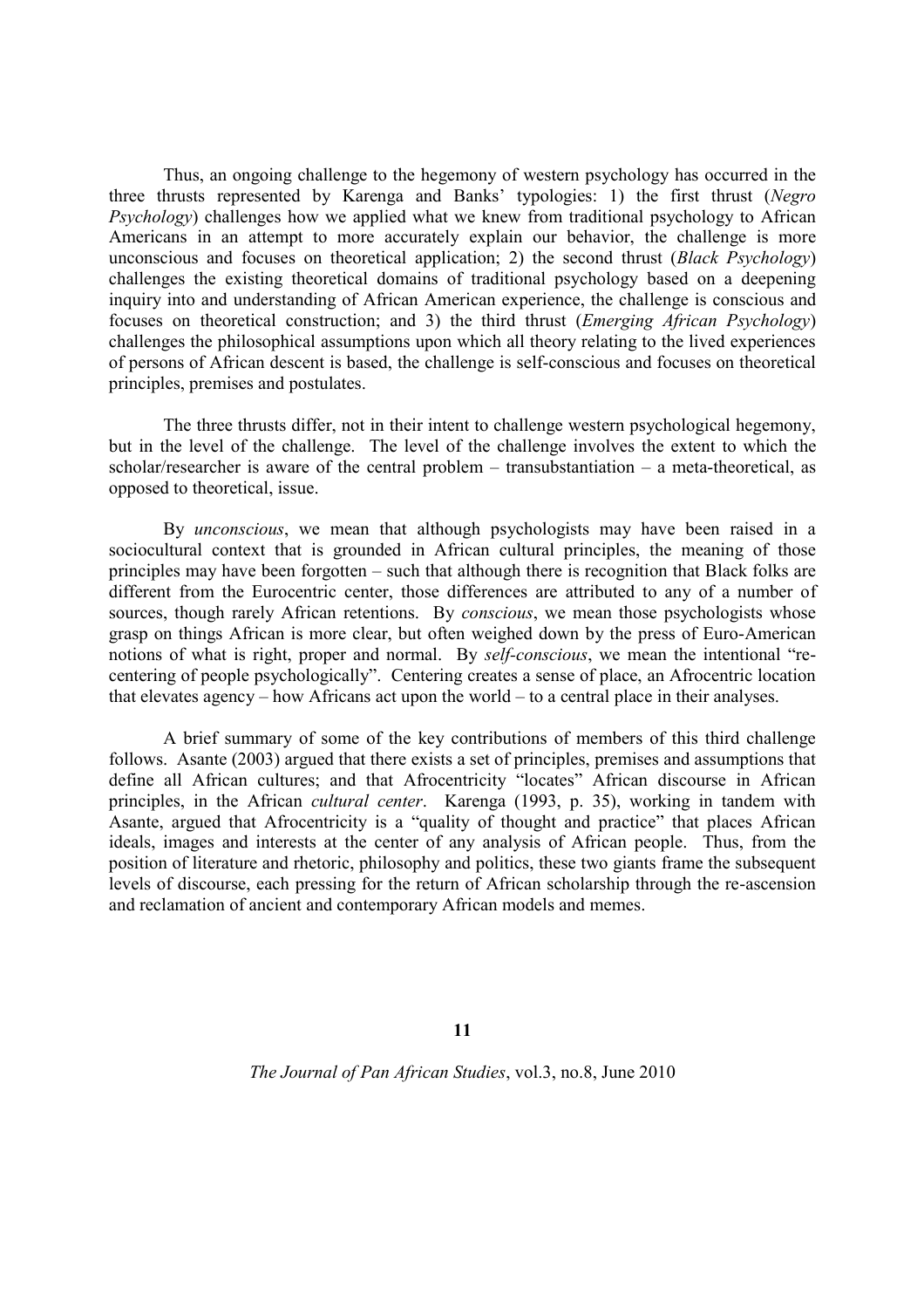Working concurrently were a number of African descent psychologists, making similar arguments and mining the ideas of both Asante and Karenga. Akbar (1991) argued that Afrocentricity involves the identification of the continuous ancient voice in its call to our realization of an authentic African people. This argument was picked up and extended by Hilliard (1997) who suggested that to reawaken the African mind, we must ensure that the goal of our educational and socialization processes is to understand and live up to the principle of Ma'at. Hilliard's ideas were reached from immersion into the study of ancient Kemetic principles and practices. The last of this trio was Nobles (1985), who begin to advance the idea that that which we call culture can be understood as two features that are inextricably interwoven: 1) cultural manifestations (the behaviors of a culture); and 2) cultural substance (the principles that govern the behaviors of a culture). This interrelationship between these two features of culture gives it its dynamic character. Cultural *hegemony* (control of the domain of discourse) is based on *transubstantiation* (the use of one cultural center to define, explain and the behavior of another culture); thus, African-centeredness refers to the cultural center (substance) of African cultures. This advancement was critical because Nobles carries the challenge to the *structural components* of meta-theoretical discourse – the highest discourse, and therefore the most compelling challenge.

Finally, this review would be incomplete without incorporating the cogent, galvanizing propositions put forth by Marimba Ani (1994). Ani proposed that, just as all living things possess DNA, the structure that details the nature and limits of the being it generates, so cultures have a "DNA" which she called "asili" ("germ" or "seed" in Kiswahili). The *asili* conjures the culture in that it sets up the guidelines for the culture's development and outlines the perimeters and parameters of that culture's imperatives. She persuasively argued that culture can be divided into *utamaroho* and *utamawazo*, referring to the structural dimensions which codify the culture's rules, and which characterize the culture's representations. It was also Ani who resurrected Griaule and Dieterlen's (1986) work with the Dogon, who provide a powerful model for the development of the *utamaroho*, the epistemological root of a culture's memes. Given the centrality of cultural philosophy to the genesis and creation of psychology, Ani's analysis of the structural underpinnings of culture and her scathing critique of western cultural hegemony, framed in terms that also provide categories for the formation and articulation of cultural essence, provided African-centered psychologists with the precise philosophical tools for their ultimate challenge – the creation of a theory of personhood consistent with African cultural imperatives.

To summarize our understanding of the history of African American psychological discourse, we view these historical moments as a single unbroken focus, rather than as three disparate movements. Each school furthers the domain of the challenge to western thought, beginning with the challenges to practice, through the challenge to policy, and culminating in the challenge to originating principles and perspectives.

## **12**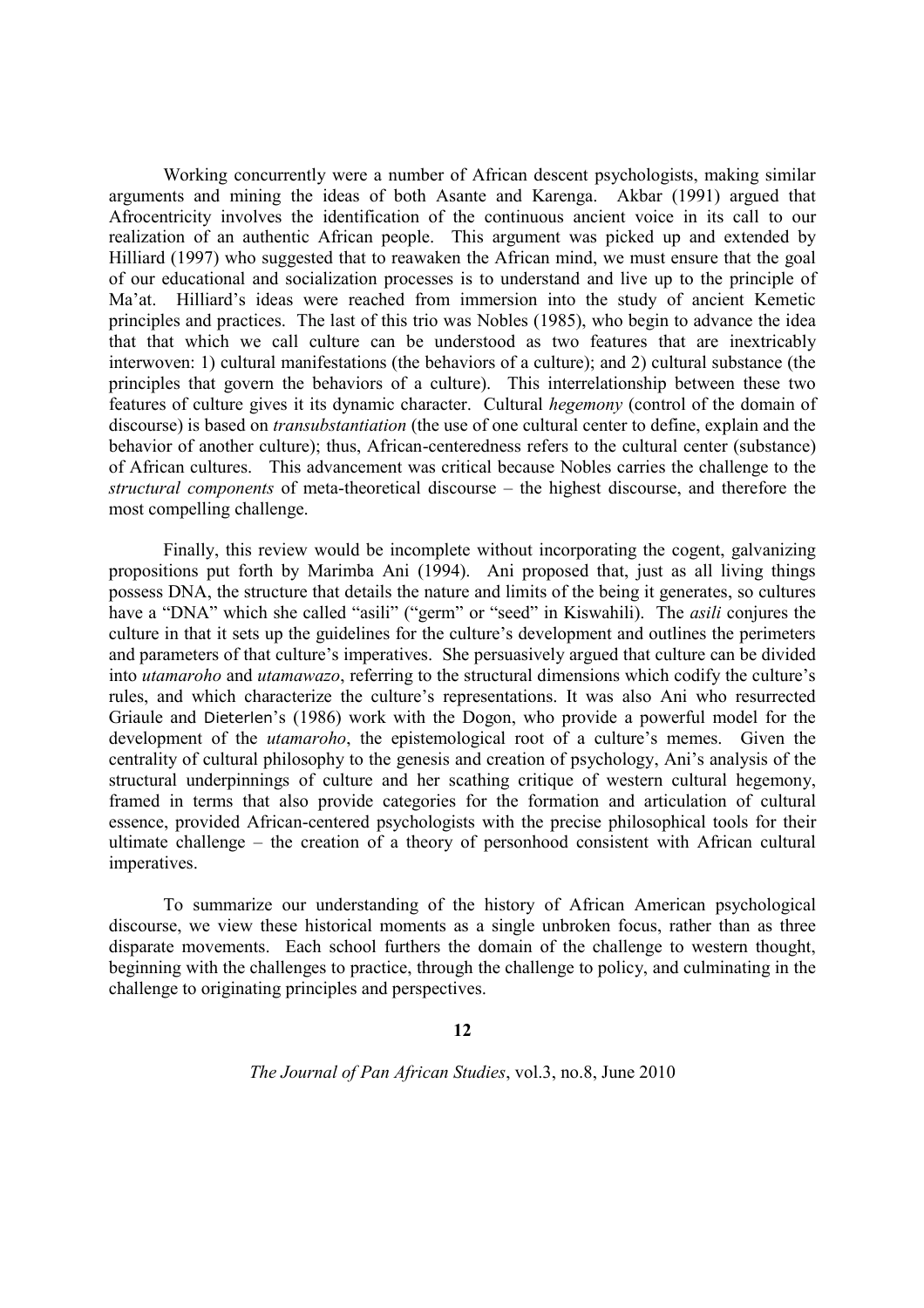We come now to a crucial point in our analysis. First we argue that African centered theory mandates a new theory of psychology. Next African centered metatheory mandates a new theory of education. Finally African centered theory of psychology mandates a new theory of personhood – Sakhu-Sheti (Nobles, 2006). Thus, African-centered meta-theory mandates a new theory of African personhood. We speak of *personhood* instead of personality to suggest the fullness of one's human expression that evolves over the arc of one's life. Thus, in an African worldview, "personality" theory is really the study of the development (journey) of the human person – better called personhood theory. We accept Nobles refinement that *authenticity* best captures the intent of developing a theory that is centered in African realities.

# **An African-Centered Curriculum**

A major purpose of this paper is to design an African-centered pedagogic approach for teaching African-centered psychology to students, professionals and practitioners, which focuses on both the content and context of teaching. However, since, from an African-centered worldview, knowledge acquisition is also identity construction, the purpose of this curriculum is also to define the essential identity of an African-centered healer. African-centered learning inheres human authenticity, since the central African epistemological axiom is that one knows through experience (Nobles, 1985). Therefore, to effectively situate an appropriate learning arc for those whom we would teach, we must be informed by both an understanding of the development of spirit *and* an understanding of the process of learning. The curriculum outlines a pedagogical approach consistent with African-centered knowledge and identity aims; guided by epistemic frameworks that are consistent with African sensibilities. The theoretical framework guiding our thinking is termed the *Path of the Spirit*.

# **The Path of the Spirit**

In *Seeking the Sakhu*, Nobles (2006) poses the concept of a person as a knowing and knowable spirit. A person is defined in terms of domains of knowledge. He further outlines the cycles of human development (the progress of personal advancement) as a continual cycle of belonging, being and becoming. So, the developmental processes of knowledge acquisition – as designated by the "knowing and knowable spirit" - must by definition be associated with the cycles of personhood – "belonging, being and becoming". Clearly in this model "knowing" is the epistemic character of "being," while "knowable" is associated with "becoming". We posit that the epistemic analogue of "belonging" is a "known" spirit.

**13**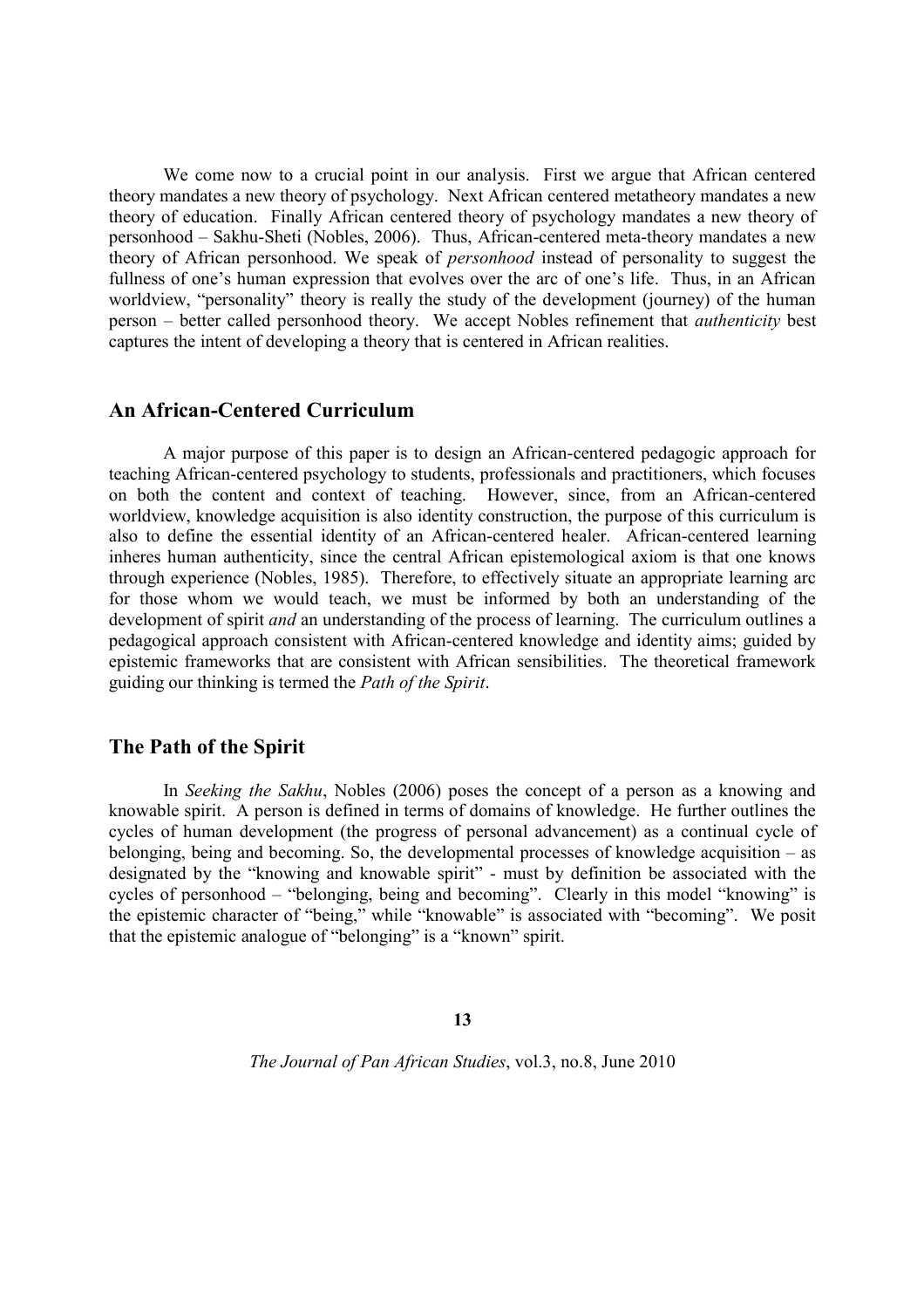The central characteristic of what a person does and the central problematic of African identity in the West is the same - the distinction between who we think we are and who we really are. We need a way of conceptualizing identity that is consonant with the cosmic reality in which identities were framed. No one can call a person into existence that did not bring that person into existence. If others who did not generate the person, names that person, that person will not be named in a way that sets her/him free; others name us to imprison us in the power and the construct of the symbol – meme – the name. Our job now therefore is to call ourselves into existence psychologically.

## **The Meaning of Personhood**

In an African worldview, a person is a known, knowing and knowable spirit. Therefore personhood theory is the study of the journey (development) of the known, knowing and knowable human spirit. Since personhood is defined in terms of knowing, learning theory for African people must be the study of the development and processes of the knowing that defines spirit journey. African sensibility does not require the arbitrary separation of the spirit and the mind; it in fact demands that the various aspects of being – spirit, mind, heart and body – be seen as a single integrated whole in vital connection with all else that is also spirit. This is the central African principle – consubstantiation. Therefore pedagogical theory is also the study of the development (journey) of the known, knowing and knowable human spirit.

The Bantu existential paradigms can greatly assist our efforts. The Bantu argue that the human spirit is a trifold, unfolding radiating spirit; which can be understood as referring to the before-life, the earth-life and the after-life (Fu-Kiau, 1993, 2001). But as has been suggested above, earth-life itself is also trifold, unfolding and radiating – in the cycle of belonging, being and becoming. The human spirit thus passes from the before-life, through the cycles of belonging, being and becoming that constitute earth-life, into the after-life. Furthermore, every ancient tradition marks the passage of the spirit into and out of earth-life. Nobles is being intuitively resonant when he added a moment to his work (2006) called "beginnings". He was marking the first moment of articulation into earth-life. Since every ancient culture also marks the passage from earth-life into after-life (or the beyond-life), we believe that this is also a moment at the other end of the cycle, which we call "beholding".

We propose therefore that seven moments frame the arc, sweep or path of a human spirit – Before, Beginning, Belonging, Being, Becoming, Beholding, and Beyond; the path is cyclical and four dimensional. The seven moments refer to periods of articulation of human spirit: the path of the Spirit. Before marks the period in which the human spirit is indistinguishable from the Divine or Supreme Spirit. The central characteristic of *before* is all-spirit.

#### **14**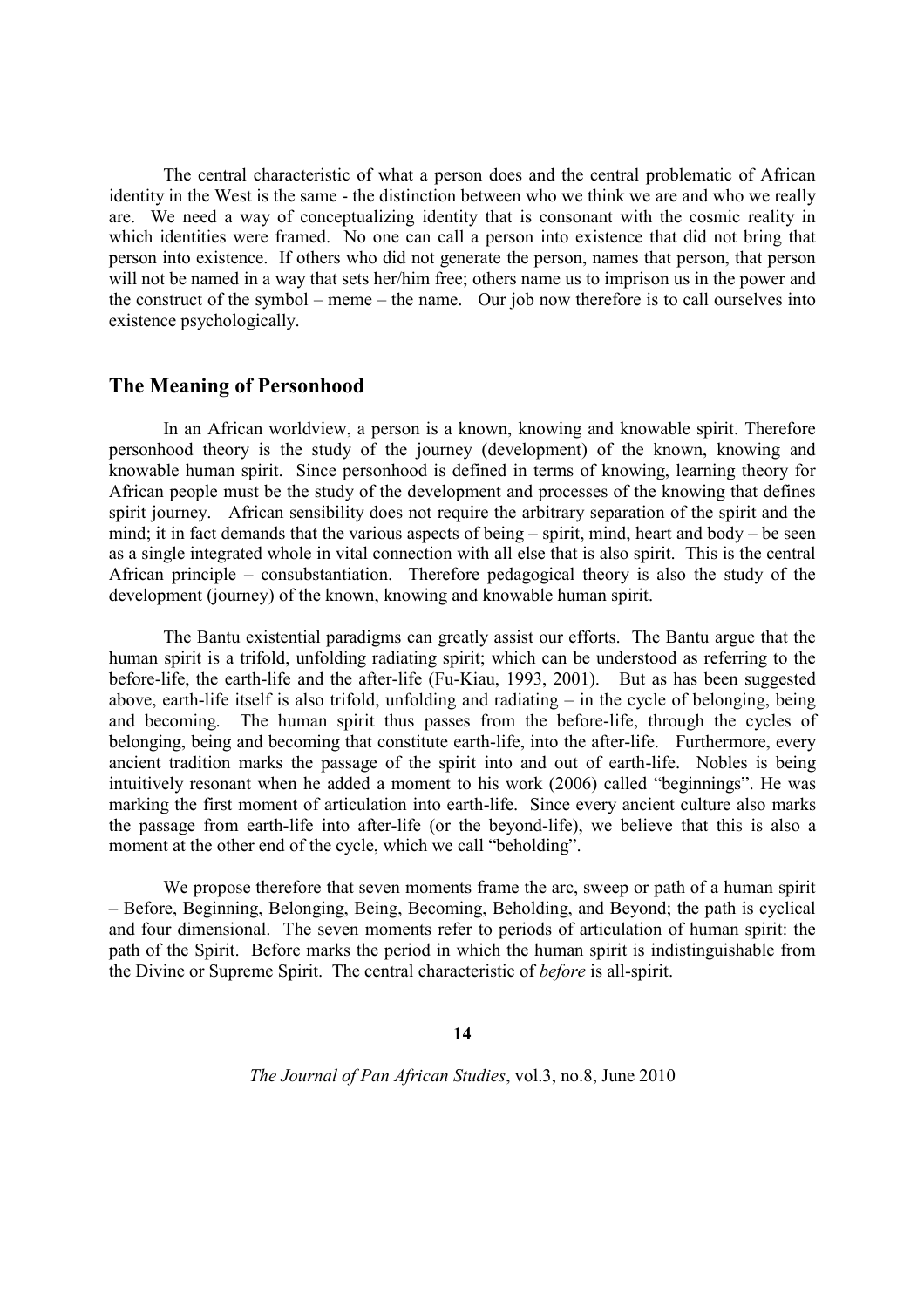*Before* reflects the idea that Spirit permeates everything that exists; the notion that everything in the universe is interconnected; and the value that the collective is the most salient element of existence. The genesis of African personhood enhances an awareness of one's connectedness to the Universe of Spirit. People come into the world with purpose. In this stage, human spirit prior to its articulation from the Divine, is perfect, boundless, limitless fully potential.

Beginning marks the moment in which the Supreme Spirit articulates as a specific human spirit. The central characteristic of *Beginning* is *rootedness*. One's personal human spirit is framed from and within the Spirit and the spirits of one's communal referents. Articulation bounds the human spirit, simultaneously enhancing and suppressing its relationship to Spirit, the limitless potential. Only certain characteristics immediately potentiate or advance. Others are muted, and rudimentary. Animation enlivens the spirit thus bounded, so that the unique and specific characteristics now live as a human entity. Beginning is the root for understanding the nature of human beingness grounded in collective African cultural principles; and is the foundation to purpose and function that is essential to providing direction to one's development – how a people understand and define their humanness. Linked to an ante-conscious awareness, beginning is grounded in observation and practical experience, details and differentiates the workings of human agency, includes practices and processes, and is passed down from generation to generation, orally or through symbols. There are three movements in this moment: the spiritual birth – the point at which the human spirit articulates from the Divine essence; the physical birth – the point at which the spirit-in-the-body enters the material world; and the social birth – the point at which the person is inducted into the social community. Now we have a human being.

Belonging defines the connection between each person and the family (clan; community) into which s/he is born. The central characteristic of belonging is *connection*. All experience of existence depends upon belonging. Associated with the awareness of being *known*, belonging creates the spiritual/emotional and mental environment in which the spirit articulates and animates. Being known grounds one in a collective experience, out of which meaning occurs. The naming ceremony is a primary example, naming provides meaning and direction to the arc of their lives. Human life becomes livable through connection. Belonging is the context – a bridge – through which the self moves from the ante-conscious to the conscious.

**15**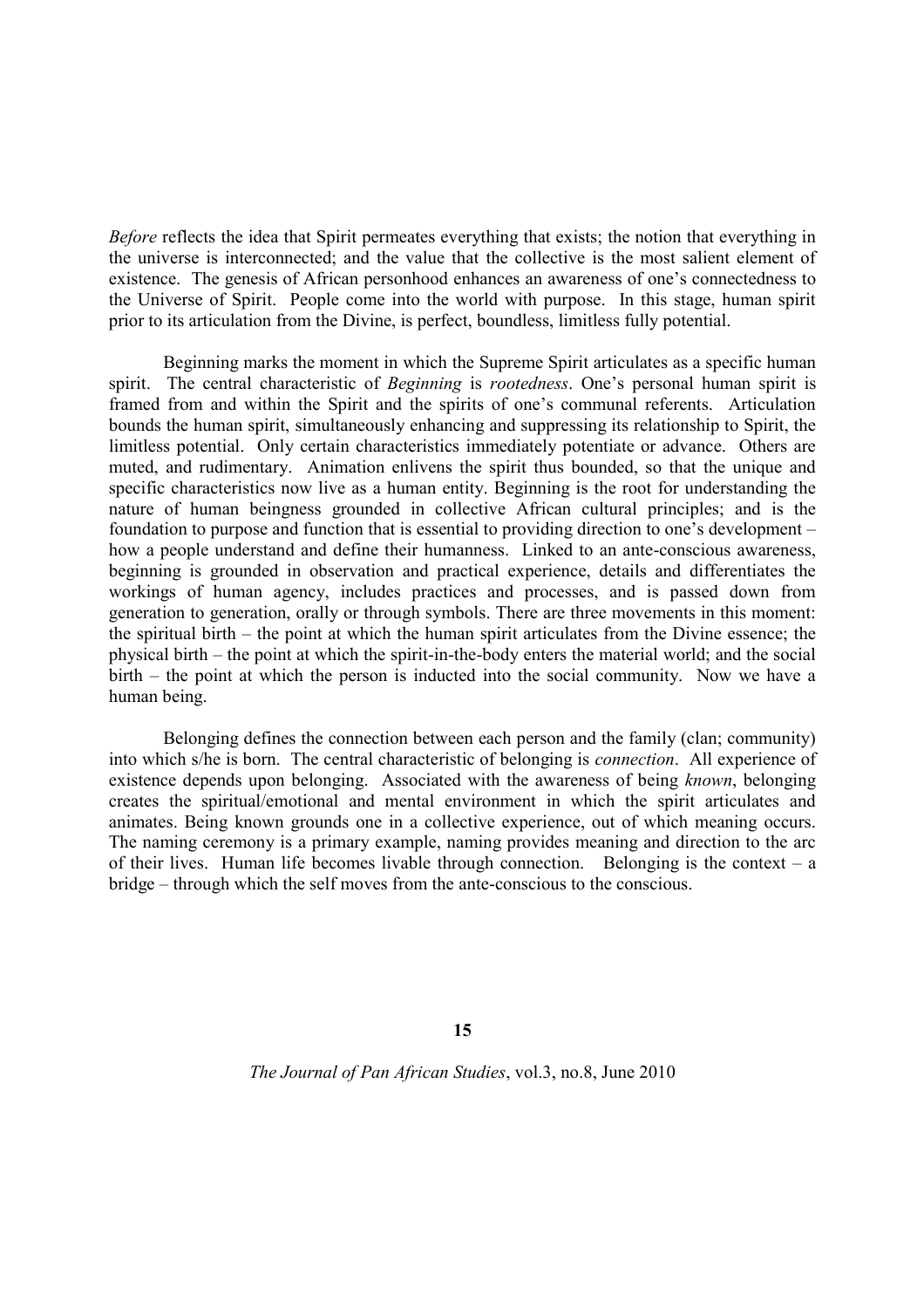Being and becoming are both cycles of spirit reformation as the spirit passes through the life cycle. The central characteristic of *Being* consciousness is *knowing*. As the person gains a conscious awareness of the known self – the unique and dynamic combination of muted and enhanced potentials expressed over the physical lifetime – being is the context in which the self comes to know, determine or establish the quality of human functioning. Because each individual self articulates as a unique blend of gifts and needs, when one animates, one enters an expression and experience of spirit which must now be perfected in order to return to perfection – originating limitless potential. The dynamic character of being is the catalytic force that moves the self from conscious to self-conscious awareness.

The central characteristic of *Becoming* self-consciousness is becoming *knowable* – meaning conforming to the patterns of life and reality that comprise the moral universe. Selfconsciousness is aimed at becoming good, adhering to the principles of Ma'at. Goodness is continuously aligning personal behaviors with the principles of Ma'at in every specific instance of articulation. As behaviors are shifted toward goodness, the potential for righteousness – becoming right – in that domain is enhanced. Self-conscious awareness reflects a fullness of expression balanced by qualities that promote change as well as preserving integrity.

Beholding marks the point at which the human spirit transitions from the body. The central characteristic of *beholding* is *transition*. It marks the point of departure from active human life, when the spirit leaves the body and joins the pantheon of spirits who have once walked the earth. This moment has – like beginning – three movements: the physical death – the point at which the spirit leaves the body; the social death – the point at which the person leaves the living community; the spiritual death – the point at which the person joins the community of the ancestors. This spiritual transition is aided by death rites and rituals.

The central characteristic of *Beyond* or meta-conscious awareness is *cosmic apprehension*. In Beyond the spirit re-assumes its ancestral place. It involves movement beyond what is considered material consciousness. It is a rhythm, a pulse in keeping the beat of the universe. It is possible to attain levels of this consciousness even during the human life. Meta-conscious awareness transcends the bounds of material existence while operating within its constraints. It is the capacity to consciously manipulate both the material world and the spiritual world. It is the apprehension of the breath of life. Meta-conscious awareness perceives the infinite in the finite, the potential within expression, and the animate within the non-animated. This thinking suggests the divisions of the human spirit, as well as an articulation of its path.

The table below outlines the development of the human spirit, along with divisions of the human consciousness, a descriptor of the essence of each stage as well as it central characteristic.

#### **16**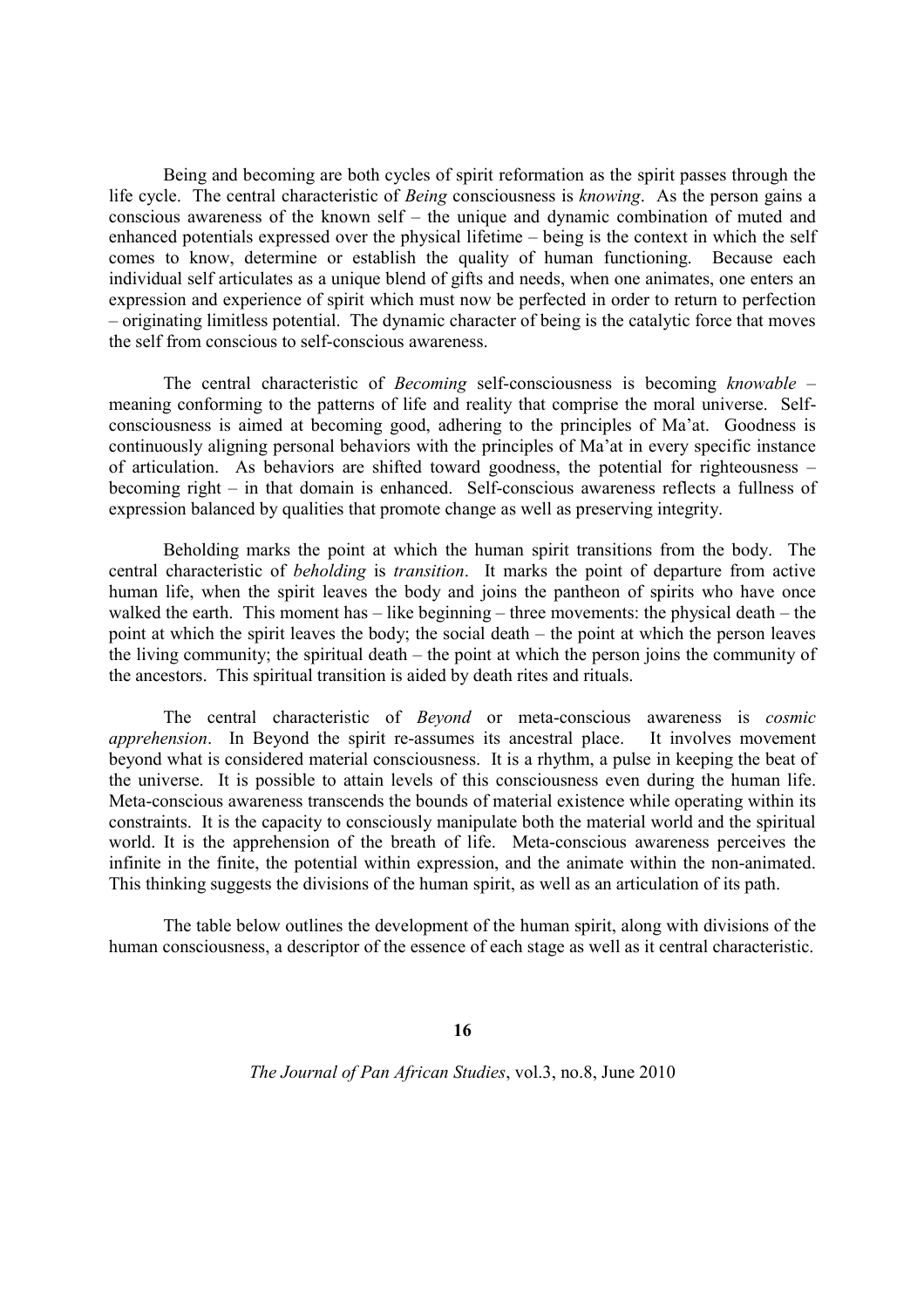|           | Divisions of Human<br>Consciousness | Development of<br>Human Spirit | Stage Descriptor | Central Characteristic                                             |
|-----------|-------------------------------------|--------------------------------|------------------|--------------------------------------------------------------------|
| Before    | All-consciousness                   | All-knowing Spirit             | Renewable        | The central characteristic<br>of Before is all-spirit              |
| Beginning | Ante-consciousness                  | Notable Spirit                 | Renewable        | The central characteristic<br>of Beginning is rootedness           |
| Belonging | Trans-<br>consciousness             | Known Spirit                   | Realizable       | The central characteristic<br>of Becoming is connection            |
| Being     | Consciousness                       | Knowing Spirit                 | Responsive       | The central characteristic<br>of Being is being knowing.           |
| Becoming  | Self-consciousness                  | Knowable Spirit                | Responsible      | The central characteristic<br>of Becoming is becoming<br>knowable. |
| Beholding | Past-Consciousness                  | Renown Spirit                  | Recognized       | The central characteristic<br>of Beholding is transition.          |
| Beyond    | Meta-consciousness                  | Knowing-all Spirit             | Remembered       | The central characteristic<br>of Beyond is cosmic<br>apprehension. |

This table format, while useful for identifying the elements of the theoretical framework, does not express the dimensionality of spirit, its movement through time and through space. African theoretical models do not tend toward linearity, as do Eurocentric models. The following schematic lies closer to our intent:



**17**

*The Journal of Pan African Studies*, vol.3, no.8, June 2010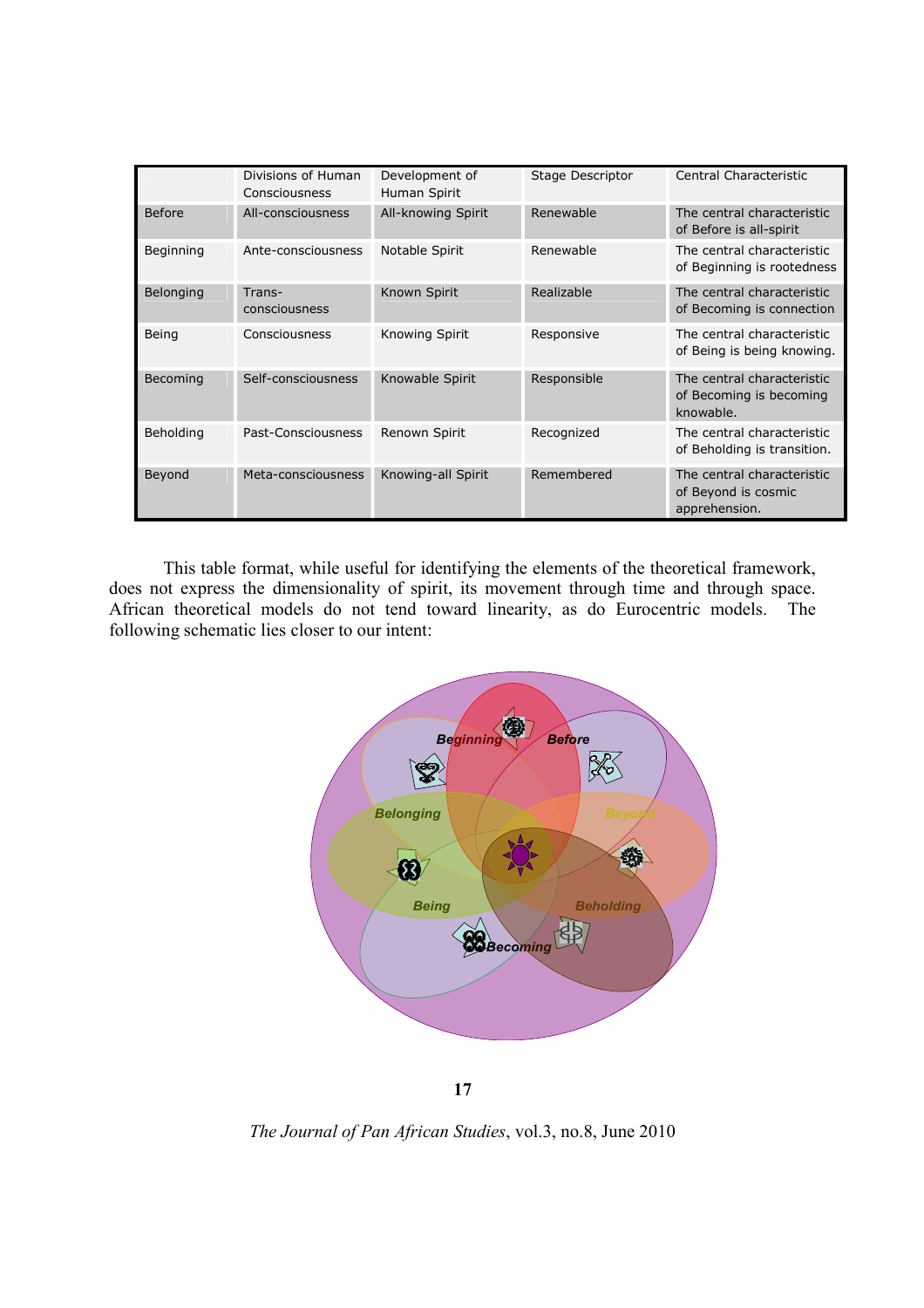Furthermore, because identity formation or human authenticity correlates with the process of learning, this system of moments also forms the framework of growth – as a cycle of illumination. What we have done is to simultaneously frame a model for conceptualizing the advancement and development of African persons *and* the process of teaching one to become an African-Centered psychological healer. We have intentionally utilized a circular model to suggest that the circle can never be unbroken – but it is not simply a circle; it is a sphere that is moving and contains the movement of seven different orbitals.

Thus, the overall intent of ACP is to elevate the person's sense of the meaning of human beingness; the efforts of therapeutic contact are designed to convey connection to a deep wellspring of humanity. Given that the Maafa has been structured to deny the fundamental humanity of persons of African descent, healing or therapeutic contact must seek to reinforce the person's humanity (Richards, 1989).

# **The African Episteme**

The study of the Sakhu encompasses focused instruction in the Path of the Spirit through the Seven Cycles of Illumination across four levels of learning and knowing (see Ani [1994]; Griaule and Dieterlen [1986] for fuller discussion of Dogon levels of learning and knowing). The spiritual origins, history, culture, development, ethics and methodology and spiritness categories are reminiscent of, and indeed drawn from the six acknowledged foci of Africana Studies (excluding psychology) (Karenga, 1993). Each level of the program deepens the discourse through the descriptive, to the comparative, to the analytic into the process of synthesis. We have deliberately included the work of all those African American psychologists who have contributed to our understanding of the field. Because we accept, as given, the fact that ACP is multi-disciplinary, we have also incorporated elements from theorists in other disciplines as they influence the work and the movement of psychological discourse. The focus of the discipline thus far has been in the study of earth-life; it is for this reason that we collapse the before-life and after-life dimensions into the study of the All-Spirit and reflection of the cosmos. The resulting paradigm for teaching African-centered psychology is represented in Diagram 2.

# **Conclusion – "That which is Good is never finished"**

African-centered psychology as an emergent field is part of the on-going project of reclaiming African scholarship reflective of African people. Every psychologist who intends to work with African-descended populations should be trained in ACP as part of the Asante "double column of knowledge". It will only be through the creation and propagation of scholars and practitioners trained in both domains of psychological discourse that African-descended people will begin to reconstruct their authentic self, both as individuals and as communities.

### **18**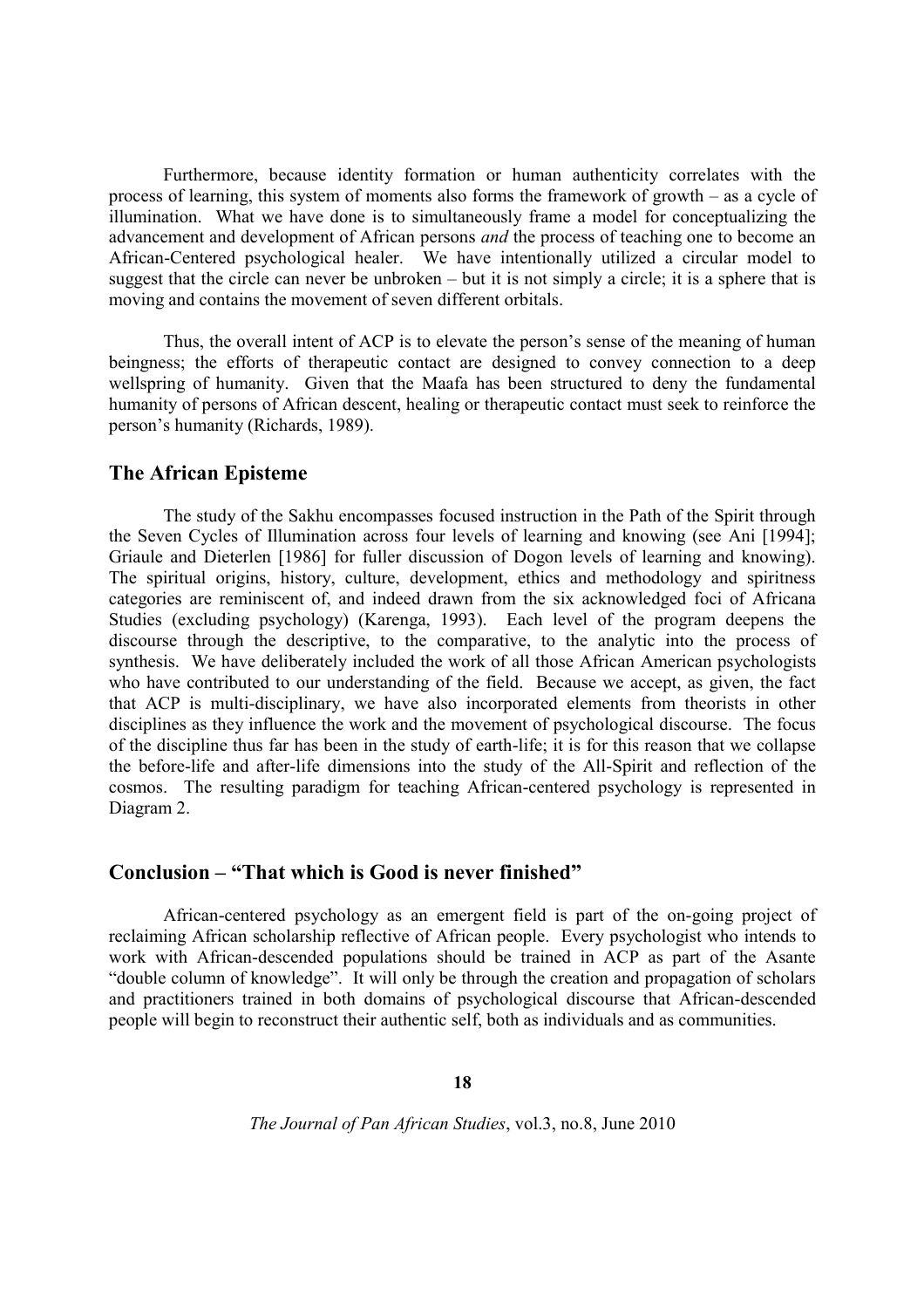We contend along with others that until this vital work is seriously undertaken, our communities will continue to suffer the debilitating effects of the Maafa. The role of psychologists as healers must be evidenced in our ability to lead African-descended people to "see the invisible, speak the unspeakable and touch the untouchable". The return to African-centered thinking, like the return of African people to their traditional greatness, will not be easy; as Cabral, reminds us: "Tell no lies and claim no easy victories". But until we have fully engaged our collective capacity to define and defend ourselves and our way of life, Fanon, assures us, we are "singing and dancing to please an indifferent world".

We dedicate this work, as an offering to our ancestors and our children yet unborn, in the name of our brother who lives forever in his goodness – Asa Hilliard (1997) – who reminded us that there is really only one true quest: to be African or not to be! Ase!!

# **References**

Akbar, N. (1984). *Chains and images of psychological slavery*. Chicago: Third World Press.

- Akbar, N. (1985). *The community of the self.* Tallahassee, FL: Mind Productions and Assoc.Akbar, N. (2003). *Akbar papers in African psychology*. Tallahassee, FL: Mind Productions & Associates, Inc.
- Akbar, N. (1991). Evolution of human psychology for African-Americans. In R. Jones (Ed.) *Black Psychology (3rd Ed.).* Berkeley, CA: Cobb & Henry Publications.
- Ajamu, A. (2004). Rekh: Prelude to an intergenerational conversation about African psychological thought. In R. Jones (Ed.), *Black Psychology* (4<sup>th</sup> ed.). Hampton, VA: Cobbs & Henry Publishers.
- Ani, M. (1994). *Yurugu: An African Centered Critique of European Cultural Thought and Behavior*. Trenton, NJ: Africa World Press, Inc.
- Asante, M. K. (1987). *The Afrocentric idea*. Philadelphia: Temple University Press.
- Asante, M. K. (1990). *Kemet, Afrocentricity and knowledge*. Trenton, NJ: Africa World Press.
- Asante, M., & Abarry, A. (1996). *African intellectual heritage.* Philadelphia, PA: Temple University Press.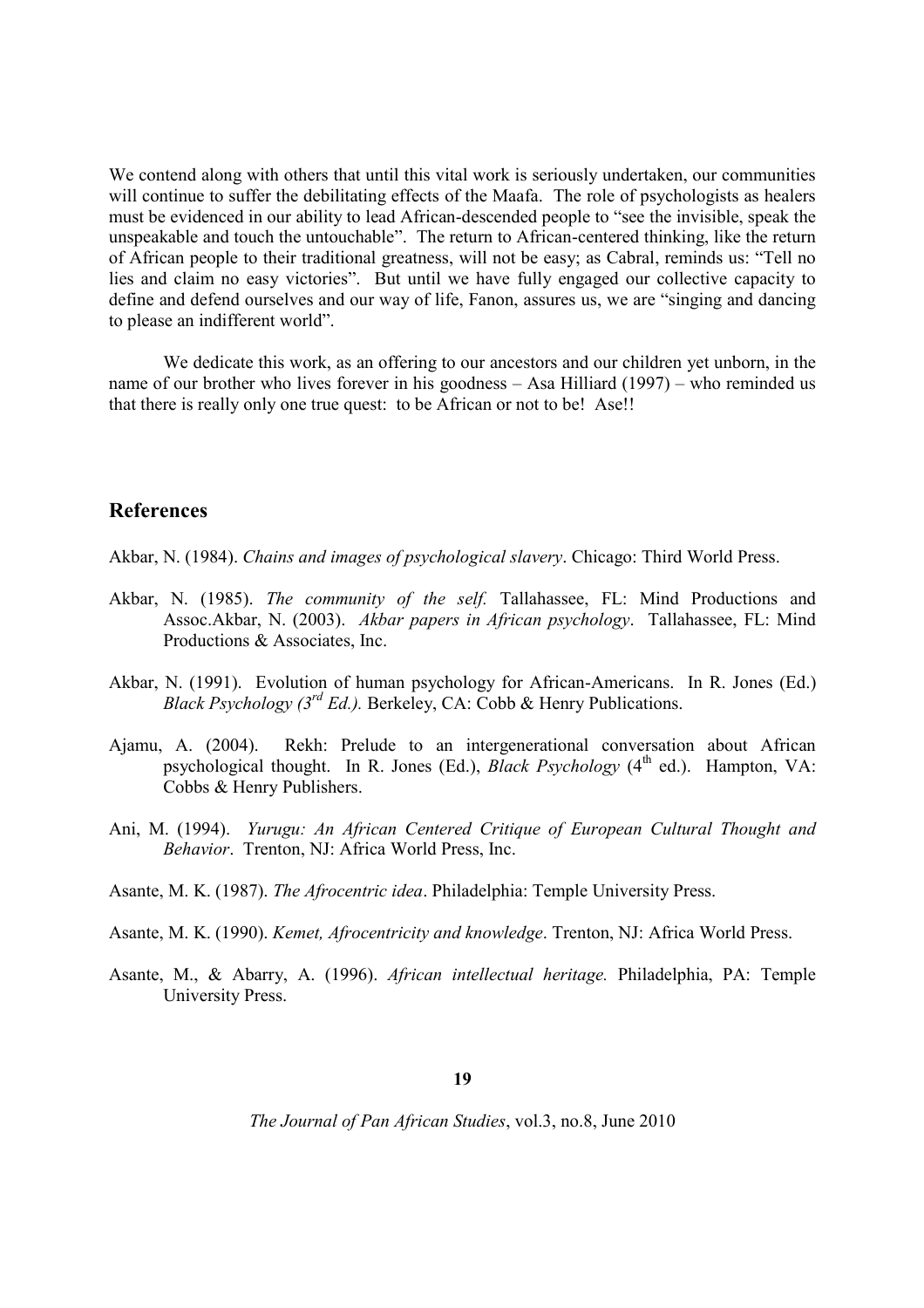- Asante, M. (2003). *Afrocentricity: A theory of social change.* Chicago, IL: African American Images.
- Azibo, D. A. (1989). African-centered theses on mental health and a nosology of Black/African personality disorder. *Journal of Black Psychology*, 15(2), 173–214.
- Banks, W. C. (1982). Deconstructing Falsification: Foundations of a Critical Method in Black Psychology. In E. Jones & S. Korchin (Eds.), *Minority Mental Health* (pp. 59-72). New York: Praeger Press.
- Clark (X), C., McGee, D. P., Nobles, W. & Weems, L. (1975). Voodoo or IQ: An introduction to African psychology. *Journal of Black Psychology, 1* (2), 9-19.
- Dawkins, R. (2006). *The selfish gene.* New York: Oxford University Press.
- Diop, C. A. (1989). *The cultural unity of Black Africa: The domains of matriarchy and of patriarchy in classical antiquity*. London: Karnak House.
- Fu-Kiau, K K. (1993). *Self-healing power and therapy: Old teachings from Africa.* New York: Vantage Press.
- Fu-Kiau, K. K. B (2001). *Tying the spiritual knot: African cosmology of the Bantu-Kongo, Principles of life and living.* Brooklyn, NY: Athelia Henrietta Press.
- Griaule, M. & Dieterlen, G. (1986). *The Pale Fox*. Newport News, VA: Continuum Foundation.
- Grills, C. T.  $(2004)$ . African *psychology*. In R. Jones (Ed.), *Black Psychology*  $(4<sup>th</sup>$  ed.). Hampton, VA: Cobbs & Henry Publishers.
- Grills, C. N. & Rowe, D. M. (1998). African traditional medicine: Implications for Africancentered approaches to healing. In R. Jones (Ed.), *African American mental health: Theory, research and intervention*. Hampton, VA: Cobb & Henry Publishers.
- Hilliard, A. G., III (1997). *SBA: The Reawakening of the African mind.* Gainesville, FL: Makare Publishing Company.
- Jones, R. (2004). *Black Psychology (4th Ed.).* Hampton, VA: Cobb & Henry.
- Kambon, K. K. K. (1998). *African/Black psychology in the American context: An Africancentered approach*. Tallahassee, FL: Nubian Nation Publications.

# **20**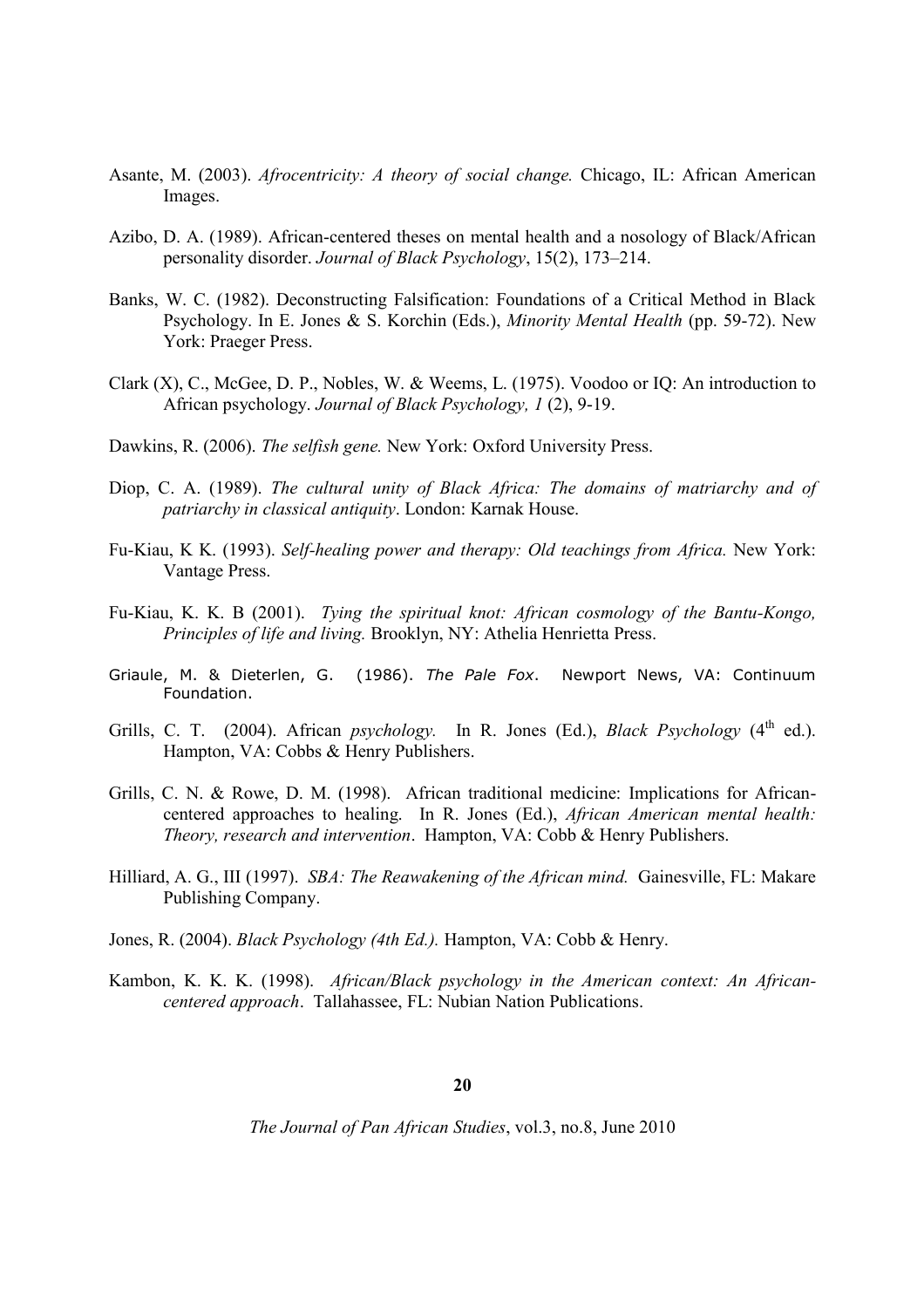- Karenga, M. (1993). *Introduction to Black studies* (2nd ed.). Los Angeles: University of Sankore Press.
- Lynch, A. (1998). *Thought contagion: how belief spreads through society.* New York: Basic Books.
- Murrell, P. C., Jr. (2002). *African-centered pedagogy: Developing schools of achievement for African American children*. Albany: State University of New York Press.
- Nobles, W. (1985). *Africanity and the Black family: Development of a theoretical model.* Oakland, CA: Black Family Institute Publications.
- Nobles, W. W. (1986). *African psychology: Toward its reclamation, reascension & revitalization*. Oakland, CA: The Institute for the Advanced Study of Black Family Life and Culture, Inc.
- Nobles, W. W. (1998). To be African or not to be: The question of identity or authenticity some preliminary thoughts. In R. L. Jones (Ed.) *African American Identity development*. Hampton, VA: Cobb & Henry Publishers.
- Nobles, W. W. (2004). African philosophy: Foundation for Black psychology. In R. Jones (Ed.), *Black Psychology* ( $4<sup>th</sup>$  ed.). Hampton, VA: Cobbs & Henry Publishers.
- Nobles, W. W. (2006). *Seeking the Sakhu: Foundational writings for an African psychology*. Chicago: Third World Press.
- Obasi, E. M. & Smith, A. J. (2009). African psychology, or Sahku Sheti: An application of the art of spiritual liberation and illumination of African people. In Neville, Tyne  $\&$  S. Utsey (Eds.) *The Handbook of African American Psychology, pp. 47-60.*
- Richards, D. M. (1989). *Let the Circle Be Unbroken: The Implications of African Spirituality in the Diaspora.* Trenton: Red Sea Press, 1989.
- Rowe, D. M. (1995). The African psychology institute: A conceptual overview. *Psych Discourse, 26*(7), 10.
- Rowe, T. D., & Webb-Msemaji (2004). African-centered psychology in the community. In R. Jones (Ed). *Black Psychology, Fourth Edition.* pp. 701-721. Hampton, VA: Cobb & Henry.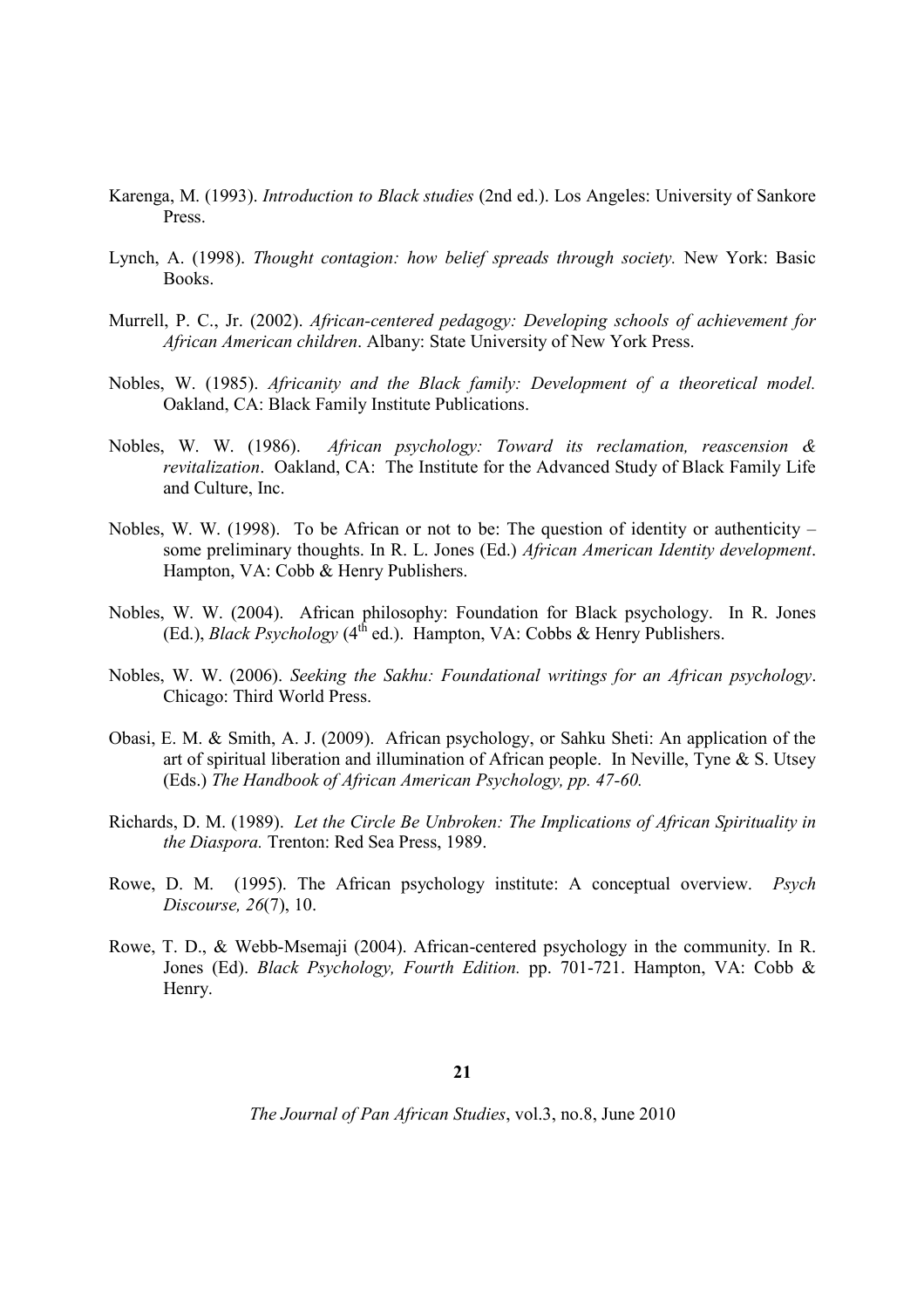- Rowe, D. M. & Rowe, S. L. (2009). Conversations in Marriage©: An African-centered Marital Intervention. In M. E. Gallardo & B. McNeill (Eds.) *Intersections of Multiple Identities: A Casebook of Evidence-based Practices with Diverse Populations* (pp. 59-84). NY: Routledge.
- Schiele, J. H. (1996). Afrocentricity: An emerging paradigm in social work practice. *Social Work*, 41(3), 284–294.
- Sudarkasa, N. (2007). Interpreting the African heritage in African American family organization. In H. P. McAdoo (Ed.) *Black Families (4th Ed.).* Thousand Oaks, CA: Sage Publications, Inc.
- White, J. L. (1972). Toward a Black psychology. In R. Jones (Ed.), *Black psychology*. New York: Harper and Row.

## **Notes**

<sup>1</sup> A meme is an orienting idea which acts like a self-replicating nexus for a cluster of similar and related ideas; it is a unit of cultural discourse which is conceived, embodied and manipulated by the cultural agents who carry it. It acts like an epistemological germ, in that its contagion lies in its rootedness in other similar memes. The more consistent a particular meme is within a cultural discourse, the higher will be its capacity to be transmitted from one person to another and from one generation to another (See Lynch, 1998; Dawkins, 2006).

 $2$  This does not mean that cultural knowledge cannot contradict; it means only that the culture must designate the meaning and nature of the contradictions, or even define the nature of contradiction.

<sup>3</sup> This approach offers a powerful resolution to the twenty-year-old debate over "Black" vs. "African" psychology, an intellectual confusion reminiscent of the "Blacker than thou" debates of the 1960s. Asante has argued that to be Afrocentric is to be "as African as one can be" (personal communication). The question is not whether the research agenda originates on the Continent or in the Diaspora; it rests entirely on the aim of the researcher, and which of the three general thrusts he or she is attempting to address on behalf of African-descended people.

#### **22**